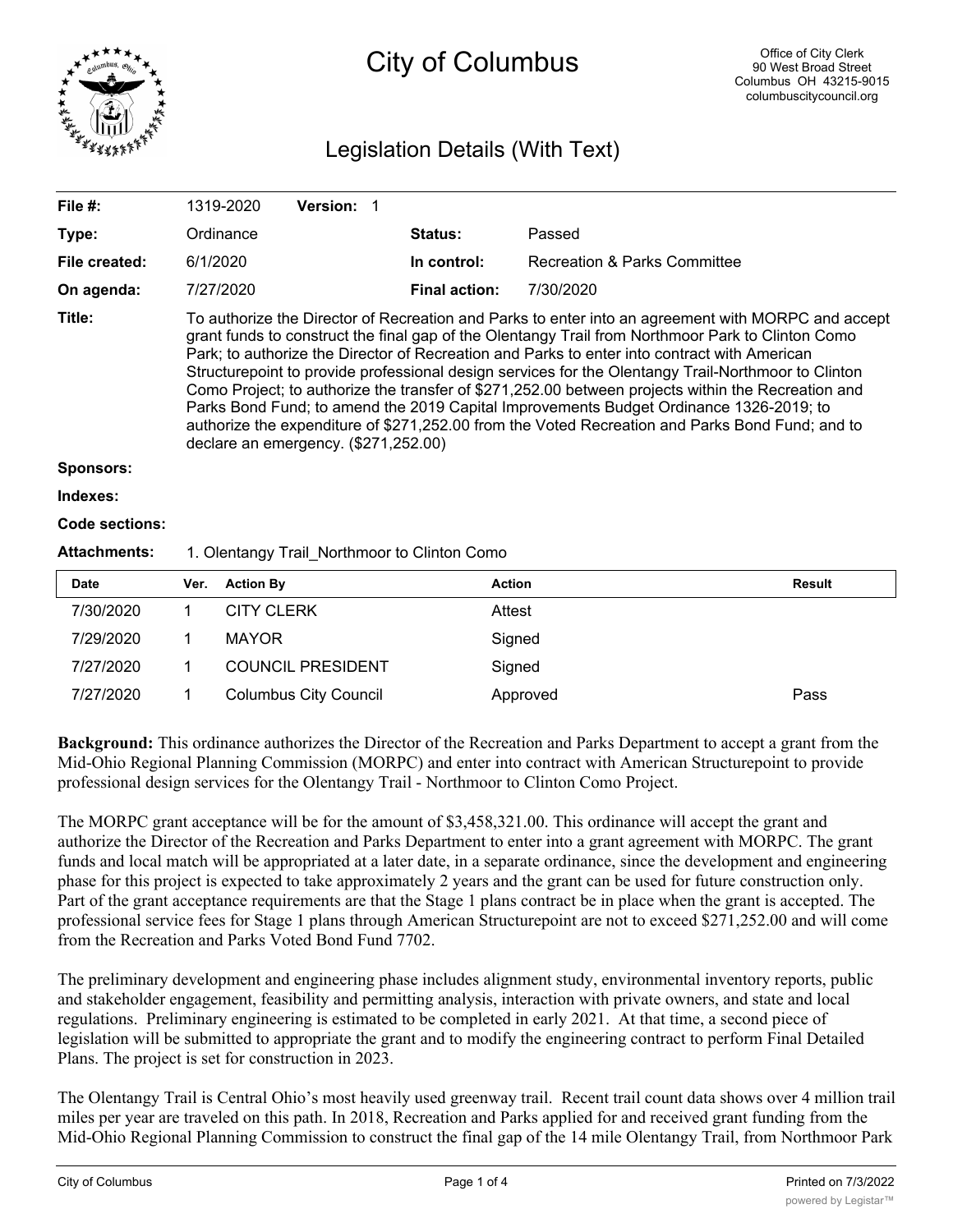#### **File #:** 1319-2020, **Version:** 1

to Clinton Como Park. The central 0.6 mile segment of the trail between Northmoor Park and Clinton Como Park was never completed, and users must leave the trail and use a 1 mile signed on-street route which travels on 5 different streets. The route is widely recognized as difficult to navigate, congested, narrow, and unsafe. The route includes constricted sections where combined two-way car and trail traffic is on 11'-13' wide pavement. It also includes a narrow crossing of North Broadway at Milton Avenue, documented as one of the region's most dangerous intersections for bicycle/vehicular crashes. This project will complete this final trail gap by constructing a crossing of the Olentangy River at Northmoor Park and travel along the west bank of the river. At North Broadway the trail will use a fully functional bike/pedestrian crosswalk and signal to the new Ohio Health Campus on North Broadway. The trail is then planned to continue south and cross the river to Clinton Como Park, where it rejoins the existing trail. The project is being developed using Ohio Department of Transportation (ODOT) and City of Columbus design standards.

Request for Proposals were advertised through Vendor Services, in accordance with City Code Section 329, on April 14, 2020, and received by the Recreation and Parks Department on May 6, 2020. Proposals were received from the following companies:

| Company                            | <b>Status</b> |
|------------------------------------|---------------|
| Burgess and Niple (Columbus)       | (MAJ)         |
| EL Robinson (Columbus)             | (MAJ)         |
| Carpenter/Marty (Columbus)         | (MAJ)         |
| <b>JMT Company (Columbus)</b>      | (MAJ)         |
| American Structurepoint (Columbus) | (MAJ)         |
| ms Consultants (Columbus)          | (MAJ)         |

In accordance with City Code, a selection team evaluated the proposals and recommended American Structurepoint be selected to perform the work. The firm was chosen based on their reference projects, experience, qualifications, availability, timeline, and project approach. 95% of the work will be performed in their Columbus office.

#### **Principal Parties:**

American Structurepoint 2550 Corporate Exchange Drive Columbus, OH 43231 Tom Hibbard, (614) 901-2235, thibbard@structurepoint.com Contract Compliance Number: 007019, 35-1127317 Expiration: 7/16/21

**Emergency Justification:** Emergency action is being requested as the grant funding for this project requires that the design consultant be contracted by July 31, 2020, so that the project can be ready to construct in ODOT Fiscal Year 2023.

**Benefits to the Public:** Cycling, walking, running, and active trail uses provide highly recognized year-round benefits to urban lifestyles. Access to trails and to key destinations is one of the top rated active transportation priorities noted by Columbus residents. Over 30,000 residents, 100 businesses, 6 parks, and 15 schools are within the trailshed of this project.

**Community Input/Issues:** The department received letters of support from the community, the Clintonville Area Commission, Ohio Health, private developers, and from trail users city-wide. A public open house will be held in late 2020.

**Area(s) Affected:** 39 - Clintonville, 38 - Olentangy West, All Columbus and regional trail users.

**Master Plan Relation:** This project will support the mission of the Recreation and Parks Master Plan by improving access to trails and greenways corridors. It provides safe east/west connections for nearby neighborhoods to the regional trail network.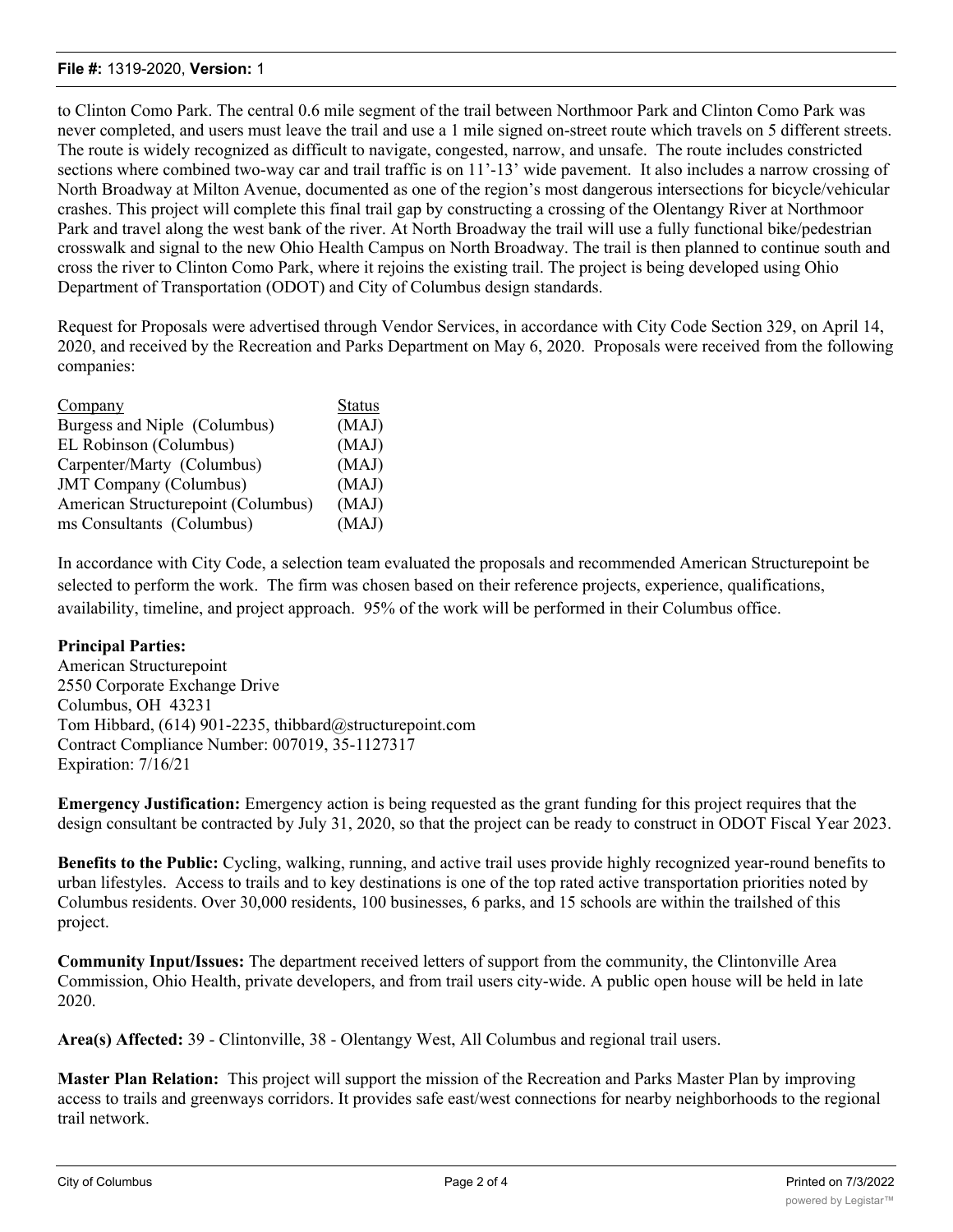#### **File #:** 1319-2020, **Version:** 1

**Fiscal Impact:** \$271,252.00 is budgeted and available from and within the Recreation and Parks Voted Bond Fund 7702 to meet the financial obligations of this contract for design services. This ordinance will authorize the acceptance of a MORPC grant in the amount of \$3,458,321.00. Future legislation will be prepared to appropriate these grant funds and provide matching funds for construction since the development phase for this project is expected to take approximately 2 years.

To authorize the Director of Recreation and Parks to enter into an agreement with MORPC and accept grant funds to construct the final gap of the Olentangy Trail from Northmoor Park to Clinton Como Park; to authorize the Director of Recreation and Parks to enter into contract with American Structurepoint to provide professional design services for the Olentangy Trail-Northmoor to Clinton Como Project; to authorize the transfer of \$271,252.00 between projects within the Recreation and Parks Bond Fund; to amend the 2019 Capital Improvements Budget Ordinance 1326-2019; to authorize the expenditure of \$271,252.00 from the Voted Recreation and Parks Bond Fund; and to declare an emergency. (\$271,252.00)

**WHEREAS,** it is necessary to authorize the Director of Recreation and Parks to enter into an agreement with MORPC and accept grant funds in the amount of \$3,458,321.00 to construct the final gap of the Olentangy Trail, from Northmoor Park to Clinton Como Park; and

**WHEREAS,** it is necessary to authorize the Director of Recreation and Parks to enter into contract with American Structurepoint to provide professional design services for the Olentangy Trail-Northmoor to Clinton Como Project; and

**WHEREAS,** it is necessary to authorize the transfer of \$271,252.00 from and within the Recreation and Parks Bond Fund 7702; and

**WHEREAS,** it is necessary to amend the 2019 Capital Improvements Budget Ordinance 1326-2019; and

**WHEREAS,** it is necessary to authorize the expenditure of \$271,252.00 from the Voted Recreation and Parks Bond Fund 7702; and

**WHEREAS,** an emergency exists in the usual daily operation of the Recreation and Parks Department in that it is immediately necessary to authorize the Director to enter into the agreement and contract noted herein as the grant funding for this project requires that the design consultant be contracted by July 31, 2020, so that the project can be ready to construct in ODOT Fiscal Year 2023, thereby preserving the public peace, property, health, safety, and welfare; **NOW, THEREFORE**

## **BE IT ORDAINED BY THE COUNCIL OF THE CITY OF COLUMBUS:**

**SECTION 1.** That the Director of Recreation and Parks is authorized to enter into an agreement with MORPC and accept grant funds in the amount of \$3,458,321.00 to construct the final gap of the Olentangy Trail, from Northmoor Park to Clinton Como Park. Future legislation will be prepared to appropriate these funds and provide matching funds for construction since the development phase for this project is expected to take approximately 2 years.

**SECTION 2.** That the Director of Recreation and Parks is authorized to enter into contract with American Structurepoint to provide professional design services for the Olentangy Trail-Northmoor to Clinton Como Project.

**SECTION 3**. That at the end of the grant period, any repayment of unencumbered balances required by the grantor is hereby authorized and any unused City match monies may be transferred back to the City fund from which they originated in accordance with all applicable grant agreements.

**SECTION 4.** That the funds necessary to carry out the purpose of this ordinance are hereby deemed appropriated, and the City Auditor shall establish such accounting codes as necessary.